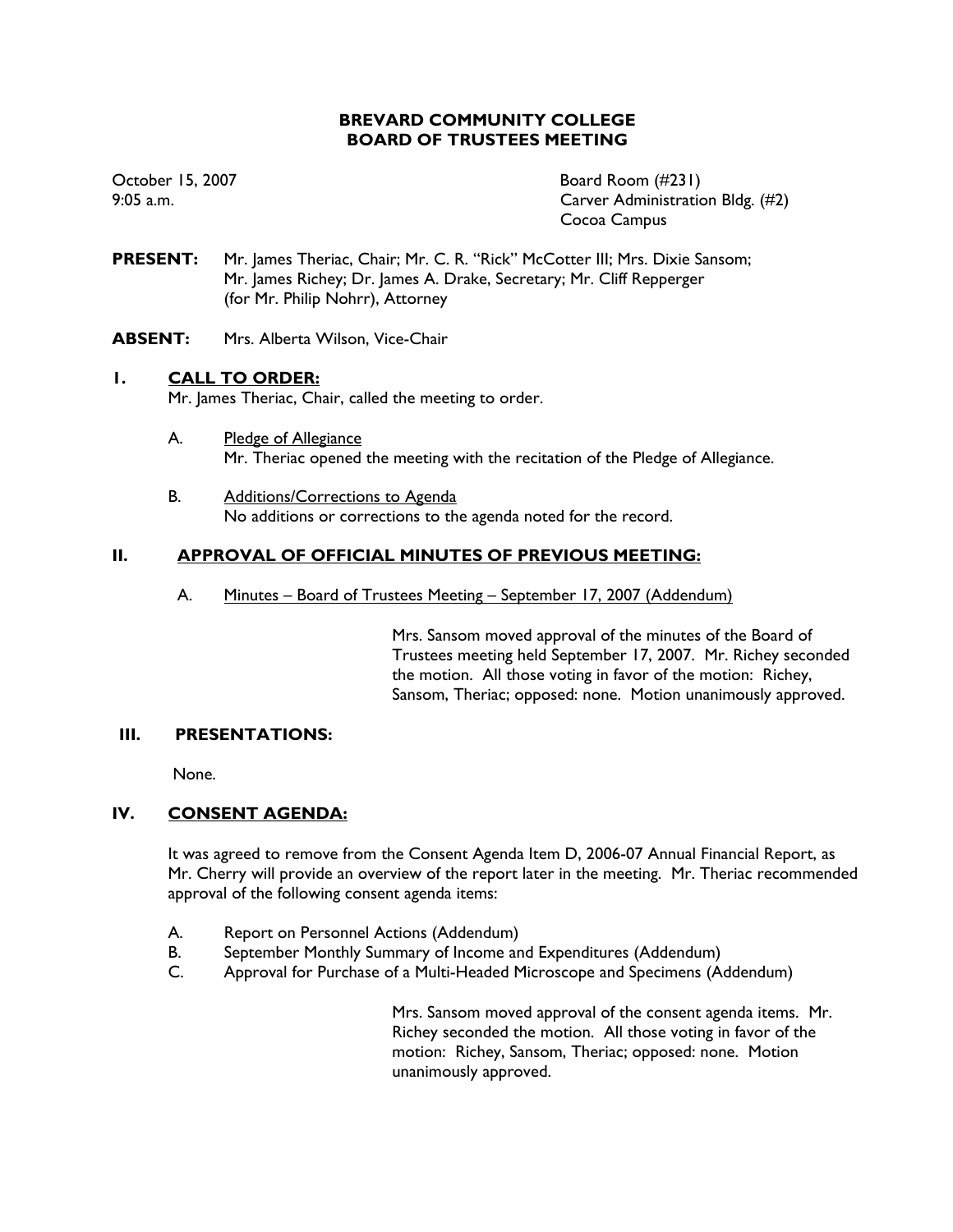# **V. PUBLIC COMMENTS:**

Mr. Don Williams, Sr., coordinator for the BCC Minority Summer Youth Golf Program, presented an overview of the program and a summary of the 2007 program. Mr. Williams informed the Board that Dr. Maxwell C. King, BCC Distinguished President Emeritus, originated the golf program for minority youth. Mr. Williams, who has led the program each year, told the Board that 2007 was the best year in terms of providing a quality program to minority youth in the county. Mr. Keith Williams, a professional golfer, served as lead instructor for the 2007 program. The College provided new golf clubs, as well as gloves and visors, for participants. Although participation was lower than projected this year, students were able to receive more individual instruction. Each year, at the end of the program, a scholarship in the name of Henry Scott or P. J. Wilson is awarded to a deserving youth, and the President of the College presents this award at a celebration at the close of the program. Mr. Williams expressed his thanks to the College for supporting this worthwhile program, and is confident that under Dr. Drake's leadership the College will continue to offer this program to the youth in Brevard County.

(Mr. McCotter arrived at 9:12 a.m.)

Mr. Tom Kelly, a student at BCC, inquired if the College adheres to a specific policy regarding an instructor changing the class schedule after a class has started, and discussed a related problem with a class in which he is currently enrolled.

Mr. Theriac advised that the College has an appropriate chain of command to follow to address this type of problem. Mr. Theriac added that the Board of Trustees of the College serves as a policymaking body which delegates responsibilities to the President and the administration of the College for the procedural implementation of these policies. Dr. Drake suggested that Mr. Kelly contact the Dean of Student Services, the Provost of the Cocoa Campus, and if necessary the Academic Dean and the Chief Learning Officer to discuss and resolve his concerns.

Mr. Kelly additionally discussed a problem regarding the misuse of headphones in the Learning Resource Center. The volume level used by many students is extreme and distracting to the learning process and environment. Mr. Kelly has asked students to adjust the volume, and has also asked the librarian to address the problem, and reported that students are not cooperative in their response, and he has been asked by the librarian to move to another location. Mr. Theriac advised that this may be a valid complaint, and assured Mr. Kelly that this issue will be addressed by the appropriate College personnel.

# **VI. CONSTRUCTION AND DEVELOPMENT:**

None.

# **VII. OLD BUSINESS:**

## A. Report on Pending Legal Actions (Addendum)

Mr. Repperger reported that there are no significant changes to pending legal actions.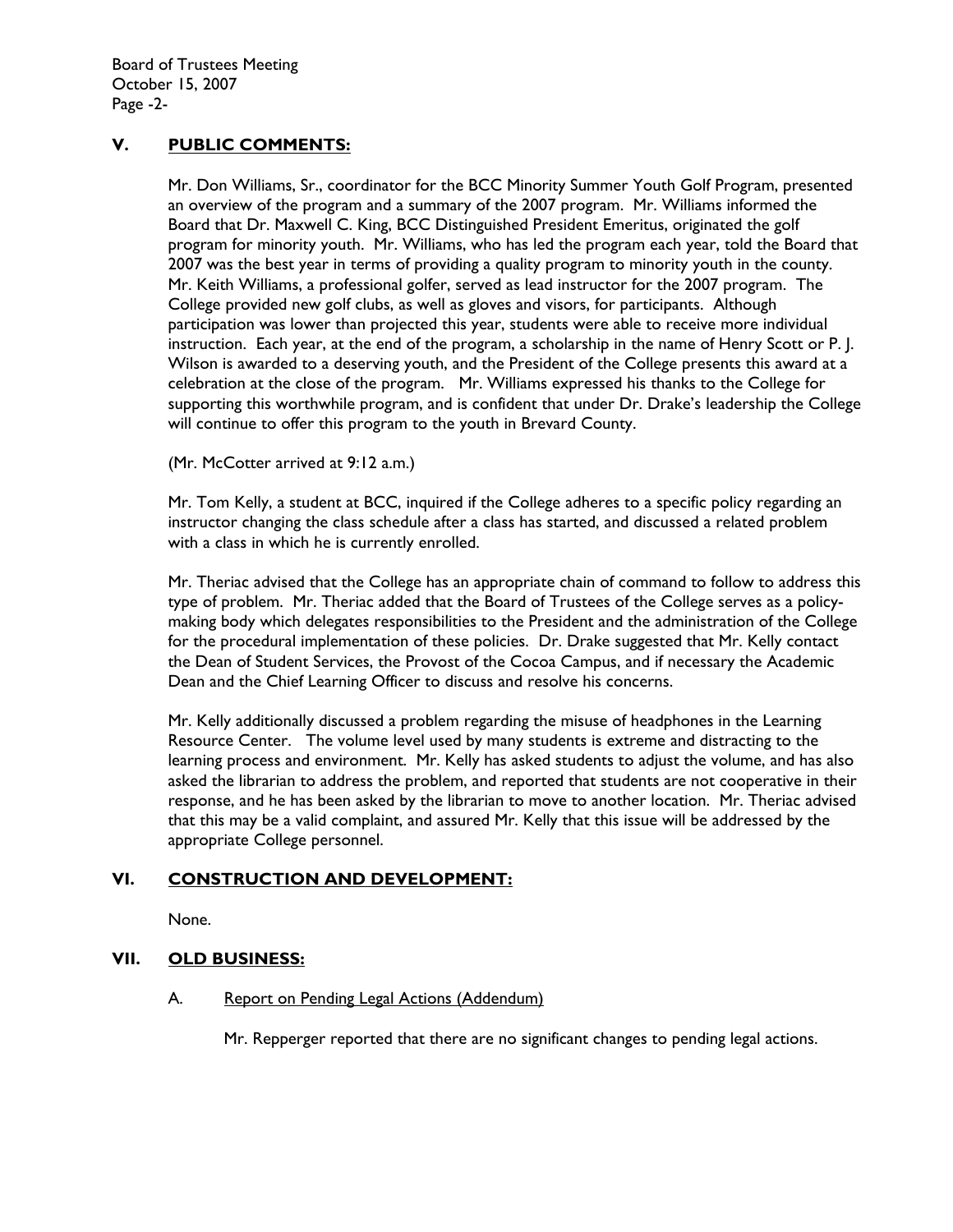Board of Trustees Meeting October 15, 2007 Page -3-

### **VIII. NEW BUSINESS:**

#### A. Request for Future Board Meeting Presentations or Agenda Items

Dr. Drake reported that the College administration is in the process of reviewing a safety and security initiative designed by Em-Tel, a specialty vendor which has installed a number of institution-wide customized alert systems in Florida colleges and universities, for the enhancement of the safety and security of students, faculty, staff, and visitors to all BCC campuses. The scope and specifics of this proposed initiative will be addressed at a future Board of Trustees meeting.

# B. November Board of Trustees Meeting

Board members discussed the Board of Trustees meeting to be held at the University of Central Florida's Orlando campus in November. Additional details regarding the schedule for the meeting will be provided to Board members as plans are finalized with the UCF administration.

## **IX. FINANCIAL ACTIONS:**

### A. 2006-07 Annual Financial Report (Addendum)

Associate Vice President Mark Cherry provided an overview of the 2006-07Annual Financial Report. Mr. Cherry utilized higher-education ratio analyses to illustrate the financial state of the College during the past fiscal year. Mr. Richey, referring to page 4 of the report, inquired about the trend in total net assets over the last three or four years. Mr. Cherry responded that in general, increases of 1-4 percent have been the norm, but that the College's net assets have been increasing and this year were significantly greater than in prior years. Mr. Cherry noted that there are statutory guidelines for how these funds are invested, and that within these guidelines BCC has chosen the State Board of Administration (SBA). Mr. Richey inquired whether the College is legally required to deposit such funds with the SBA. Mr. Cherry replied that it is not a legal requirement, which prompted Mr. Richey to inquire why the College would select the SBA rather than other options that may yield a higher return. Mr. Cherry stated that the SBA provides rapid access to these funds, should that become necessary.

Mr. Theriac recommended approval of the 2006-07 Annual Financial Report.

Mrs. Sansom moved approval of the 2006-07 Annual Financial Report. Mr. Richey seconded the motion. All those voting in favor of the motion: McCotter, Richey, Sansom, Theriac; opposed: none. Motion unanimously approved.

#### B. Miscellaneous

In response to an inquiry from Mr. McCotter, Mr. Cherry advised that the College does not have a Memorandum of Understanding from the Cocoa Village Playhouse regarding the repayment of the funds loaned to the Playhouse by the College. Dr. Drake commented that Mr. Scott Baughan, Chair of the Historic Cocoa Village Playhouse Board, has requested a meeting with the BCC Board of Trustees to finalize an agreement with the College. Later in the meeting Ms. Sansom, who succeeded Mr. McCotter as the trustee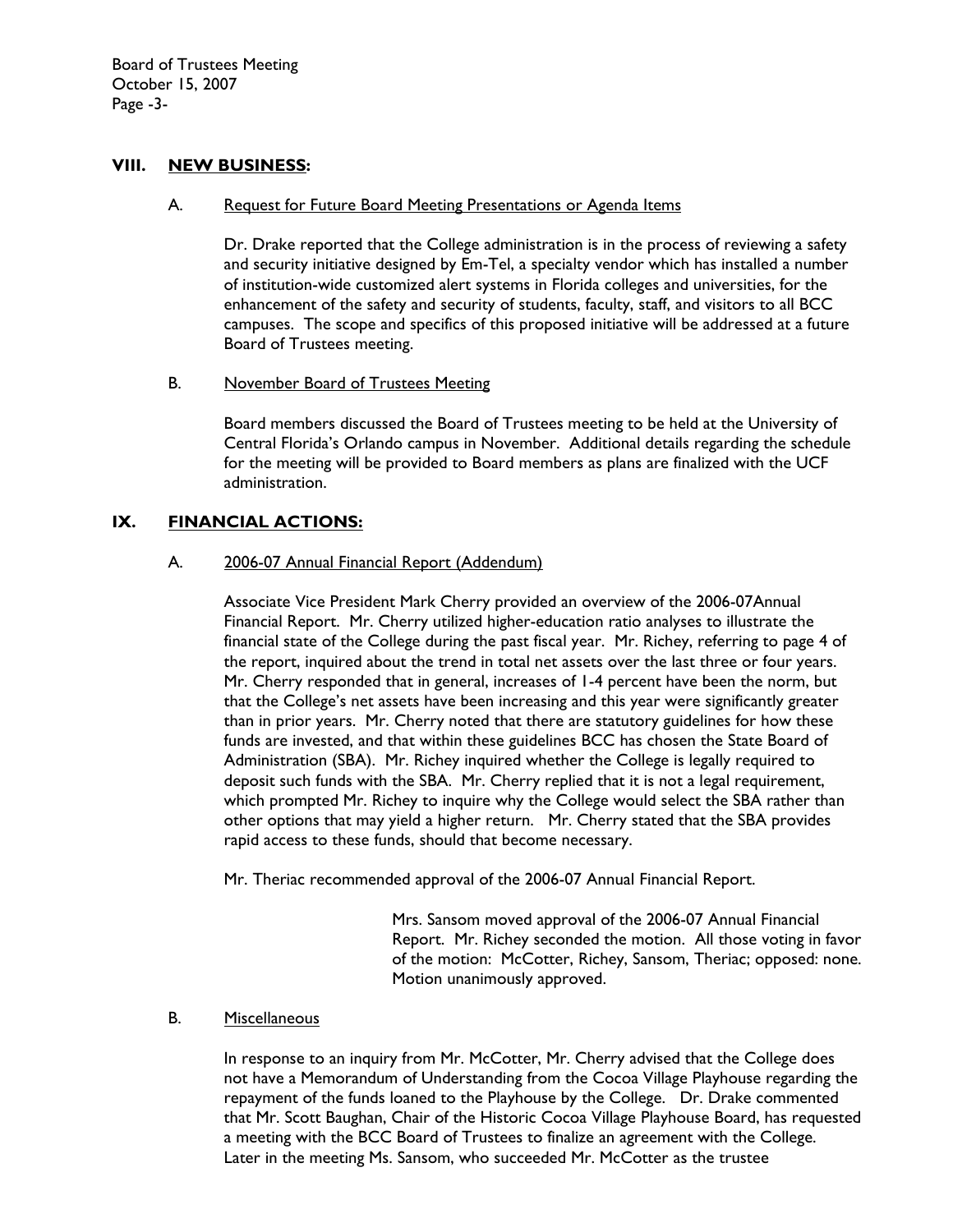representative to the Cocoa Village Playhouse governing board, confirmed that at a recent Playhouse board meeting, the members discussed the development of a repayment plan to be presented to the BCC Board of Trustees.

In response to an inquiry from Mr. McCotter, Mr. Cherry confirmed that the College has received the \$300,000 check from Lowe's. Mr. McCotter asked if the Foundation would use this money for scholarships, and expressed that these funds could provide a worthwhile opportunity to support a special need or special initiative of some type. Dr. Fettrow advised that the Foundation Executive Committee will ultimately determine the distribution of these funds.

### C. BRPH Contract Agreement for Buildings 2 and 7, Melbourne Campus (Addendum)

 Mr. Billings reported that the Board of Trustees approved the remodeling of Buildings 2 and 7 at the Melbourne Campus in August 2006, and in January 2007 approved the selection of BRPH to do the work. The Board is now asked to approve the contract between the College and BRPH.

Mr. Theriac recommended approval of the contract.

Mrs. Sansom moved approval of the BRPH Contract Agreement for Buildings 2 and 7. Mr. Richey seconded the motion. All those voting in favor of the motion: McCotter, Richey, Sansom, Theriac; opposed: none. Motion unanimously approved.

# **X. REPORT OF THE PRESIDENT:**

## A. Friday FYI

Dr. Drake distributed a draft outline of the "Friday FYI," a weekly update from the President to the Board, which Mrs. Sansom had suggested with Dr. Drake's concurrence and support. As outlined in the draft, the "Friday FYI" could include data on enrollment; safety and security; awards and recognition; statewide Student Government Association recommendations and/or studies when available; location and participation rates for student related activities for key events; intercollegiate athletics; human resources (e.g., number of hires for new and replacement positions, diversity updates for staff and faculty, and year-to-date staff turn-over rate by category); and updates about fundraising events and initiatives of the College's Direct Support Organizations. The "Friday FYI" would be limited to a two-column, single-page format, and would be distributed to trustees online or by fax. The online version may contain links to other websites including *Florida Today*. Dr. Drake offered to distribute a draft report to Board members via e-mail for their suggestions and feedback. The majority of trustees questioned whether the value of these proposed weekly updates would justify the amount of time that staff would have to spend preparing them. After brief discussion it was suggested that the "Friday FYI" could be distributed on a bi-weekly basis, while Board members would continue to receive immediate notification of significant events or incidents and/or events that may involve legal and/or media exposure.